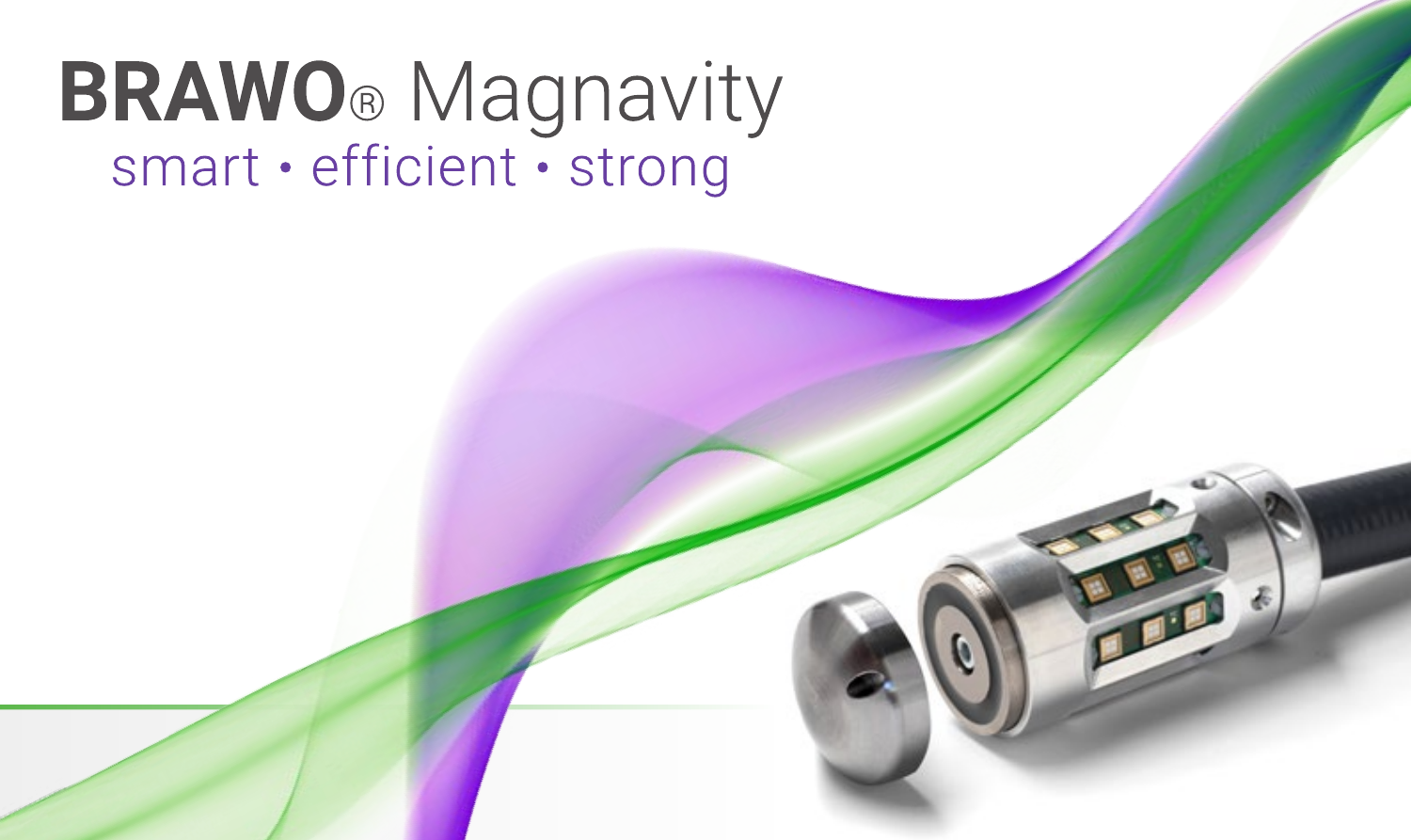#### Light curing on the next level!

Experience fast, reliable and above all smart light curing with "BRAWO® Magnavity". Guaranteed with the usual installation safety and high quality from BRAWO® Tech.

The new light curing system consists of an intelligent LED head with 96 high-performance UV LEDs, a 50-metre long combination hose with integrated power and compressed air supply, a retraction unit and a control box.

#### You save time and effort

The innovative and unique LED head allows simultaneous retraction with inversion of the liner. Curing is thus carried out immediately after installation of the liner, without the need for additional insertion of the eel.

As a result, only one access point is needed for the rehabilitation of a 50-m long segment. In many cases, this is the only way to make rehabilitation possible at all, since no additional access opening (e.g. inspection opening, shaft) is necessary, which cannot be created easily or only with considerable effort in most construction measures.

#### Simple and flexible installation log

All the necessary data for your construction project can be recorded via an intuitive user interface. Your installation log is conveniently retrieved on your mobile device.

#### Mobile and flexible in use

Thanks to the modular construction, compact design and low system weight, easy transportation of the system is guaranteed even under the most difficult access conditions, e.g. on plots of land and in buildings.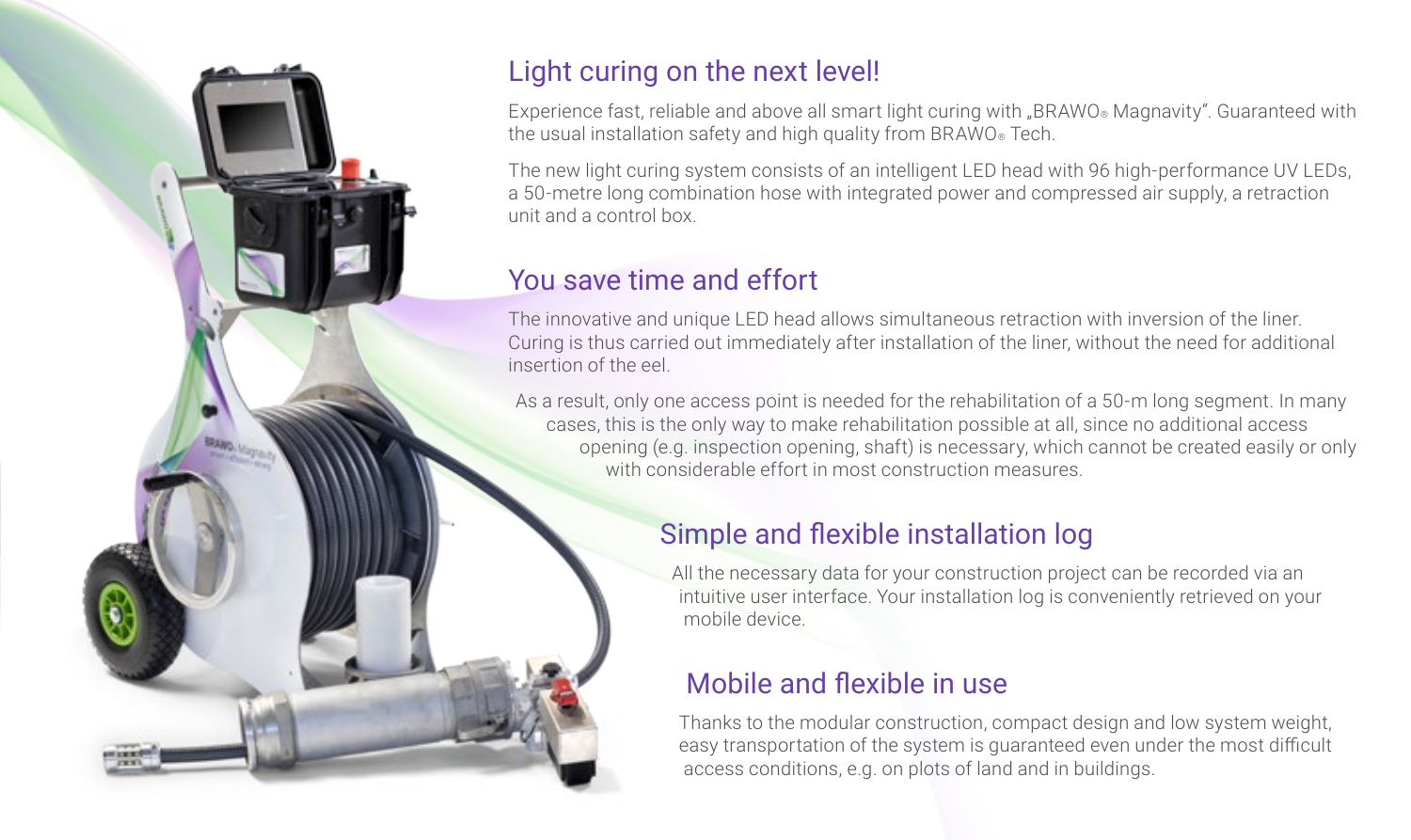# **BRAWO**® Magnavity smart · efficient · strong

## LiGht CURING THE SMART WAY

#### **smart**

- **n** Intelligent LED head with integrated magnetic coupling for electromagnetic remote unlocking
- **n** Installation log and interface to mobile end device (USB, W-LAN)
- <sup>n</sup> Exchangeable LED head with integrated operating hours monitoring
- <sup>n</sup> Reversible dual camera

## **efficient**

- **ELOW power consumption with** high light output
- **High-performance UV LEDs with** extremely high efficiency
- **Saves a complete operation, only** one access point necessary

## **powerful**

- $\blacksquare$  Very fast curing
- Very good bend flexibility, 87° possible from DN 100
- **Easy transportation thanks to** modular, lightweight construction